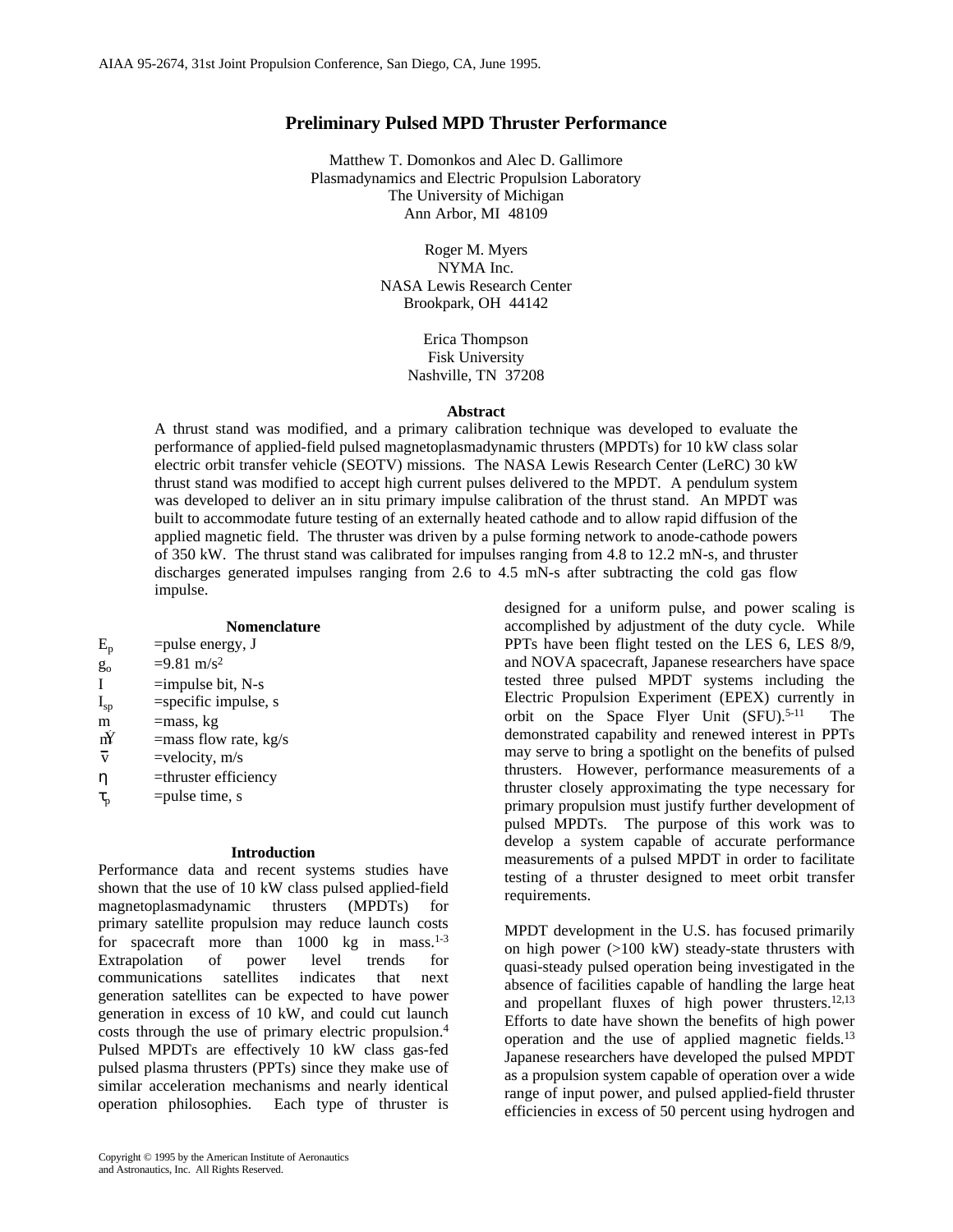as high as 25 percent on ammonia have been reported.2,14 Pulsed operation greatly facilitates scaling of the thruster to different power levels since a change in available power can be accommodated by a corresponding alteration of the pulse frequency without any loss in thruster efficiency.<sup>1</sup> Consequently a single thruster design would be sufficient over a great range of power levels.1,15 Further, testing facility requirements are less stringent compared with steady state thrusters since performance can be evaluated on a single shot basis. This eliminates the need for a high pumping speed testing facility with thermal management capabilities. Both of these properties would reduce the development costs of pulsed MPDTs.

Pulsed MPDT system design must address the issues of component lifetime, applied-field diffusion into the discharge, propellant injection and utilization, and pulse forming network (PFN) design.<sup>1,15,16</sup> The component lifetime required for orbit transfer remains undemonstrated.<sup>12,17</sup> Cathode lifetime, which is limited to 100 to 200 hours under cold cathode operation, would be extended by the use of an externally heated low work function cathode, and recent works have attempted to incorporate thermionically emitting cathodes into pulsed MPDTs.17.18 Applied-field diffusion into the discharge chamber can be accomplished by placing axial slits in the anode.<sup>19</sup> While diffusion experiments in the absence of a plasma indicated that two slits were sufficient, discharge data are necessary to draw a final conclusion.<sup>15</sup> The union of these components may be necessary for a pulsed MPDT to fulfill primary propulsion requirements.

This paper presents the preliminary results of an effort to develop a pulsed MPDT thrust stand and to measure the performance of a thruster designed to meet the needs for orbit transfer. The work included needs for orbit transfer. modification of the NASA Lewis Research Center (LeRC) 30 kW thrust stand, and construction of the pulse forming network (PFN) and thruster. Since the thrust stand and thruster were the centerpieces of this work, the apparatus used in this investigation are described in detail. The experimental procedure is then discussed, followed by the preliminary results. Analyses of both the thrust stand operation and the initial thruster tests are presented, and finally, a summary of the conclusions is included.

### **Experimental Apparatus**

Since the primary focus of this work was to develop a technique to make accurate performance measurements of a pulsed MPDT, thrust stand construction, operation, and calibration comprised the bulk of the effort. The thruster and PFN were designed to meet many of the requirements of a 10 kW class solar electric orbit transfer vehicle (SEOTV).

# Thrust Measurement

The NASA LeRC 30 kW arcjet thrust stand, shown in Figure 1a, was modified to handle the high pulsed currents supplied to the thruster.<sup>20</sup> The thrust stand is a displacement type based on an inverted ballistic pendulum. The power flexures consisted of two 0.6 cm diameter copper tubes. These were tightly tied together at the corners and loosely held at the midpoint of the large spans of the flexure. This prevented the flexures from separating from each other during current flow and acting as a nonlinear spring. The natural spring constant of the thrust stand was sufficient to restrict the motion to a small range, thus, an additional spring was omitted. Voltage signals and the valve supply were carried through internal flexures, while the instrument lead to the piezoelectric pressure transducer on the thruster was strung to add minimal resistance to motion. Since thermal loads to the thrust stand were expected to be negligible, the water cooled shroud was removed during testing to facilitate thrust stand inspection and adjustment. Instrument signal quality was not compromised by the absence of the shroud.

**1a) Thrust Stand Modification**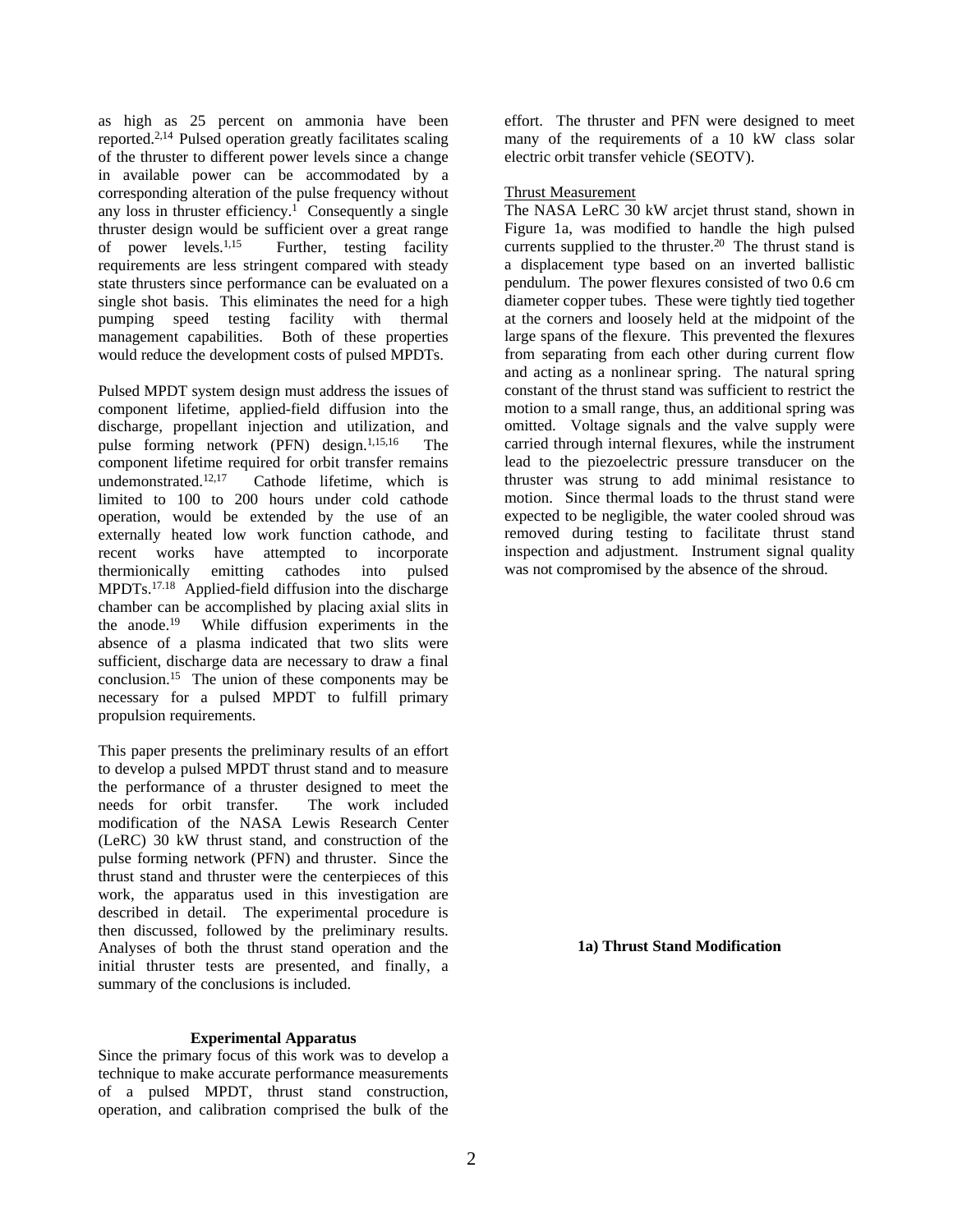

**1b) Thrust Stand Calibration Schematic**

**Fig. 1 - Thrust Stand Apparatus**

The deflection of the thrust stand was measured using a Schaevitz HR 100 Linear Voltage Differential Transformer (LVDT) connected to a Schaevitz DTR 451 primary supply and readout. The output of the readout was sent through a low pass filter to the oscilloscope. Oscilloscope traces were used to determine the maximum displacement of the thrust stand as a function of impulse.

Impulse could be determined using the initial velocity of the thrust stand and multiplying it by the mass in motion. However, LVDT signal noise prevented this approach. For small deflections, the maximum deflection of the thrust stand was linearly proportional to the delivered impulse, and this was the basis for impulse calibration and measurement. The thrust stand was calibrated for impulses ranging from 4.8 to 12.2 mN-s using a cylindrical pendulum as shown in Figure 1. Equation 1 defined the pendulum impulse, I, as

$$
I = m(\overline{v}_{in} - \overline{v}_{out}).
$$
 (1)

The system was designed to permit remote operation and allowed calibration under vacuum. The pendulum had a mass of 7.04 g and was suspended by a 0.2 mm diameter plastic filament. A rotary solenoid with a rigid arm attached was positioned at several different distances from the thruster by a probe positioning table. The rotary solenoid was used to retract the pendulum, and the pendulum was released when the solenoid was deenergized. The period of the armsolenoid combination was shorter than that of the pendulum to ensure that the connecting line was slack throughout the swing of the pendulum. The voltage across the phototransistor increased when the pendulum interrupted the signal from the photoemitter, and was recorded on an oscilloscope. The effective diameter of the pendulum for blocking the transistor from the emitter measured 9.9 mm. The pendulum impacted a bar 14 cm below the cathode of the thruster. Since the thrust stand has planar motion, deflections caused by the pendulum and by the thruster were related with a unit scale factor.

# Thruster

Preliminary tests were performed on the NASA Lewis thruster shown in Figure 2. The design was chosen to be robust, and to facilitate incorporation of a heated low work function cathode. The cold cathode used for preliminary tests was made to similar dimensions and of the same material as the heated cathodes. This ensured that performance measurements with the cold cathode could be compared directly with those of the heated cathode. The copper anode was flared with a 6.4 cm diameter by 2.5 cm long cylindrical throat that diverged conically to an 11.4 cm diameter exit through a 16° half angle. The throat facilitated discharge initiation at voltages as low as 500 V. The appliedfield magnet consisted of a single turn of copper sheet 7.6 cm long with a 15.2 cm diameter. The magnet generated an estimated cathode tip field strength of 825 G at 5000 A. The anode was slitted axially in two places to permit rapid diffusion of the applied-field.<sup>15</sup> Ceramic cement was used to fill the slits thereby preventing propellant leakage through the sides.



The propellant injection design initially focused solely on obtaining a quasi-steady flat-top gas pulse, however, subsequent designs will attempt to reduce the duration of the gas pulse. Quasi-steady operation was obtained by ensuring that the sonic orifice was as close to the discharge chamber as possible. The mass flow rate was calibrated by closing off the plenum, pulsing the valve, and observing both the pressure drop in the plenum and the transient pressure downstream of the valve. From this, the orifice area multiplied by the discharge coefficient based on one dimensional isentropic flow was  $2x10^{-7}$  m<sup>2</sup>. A 15  $\mu$ F capacitor was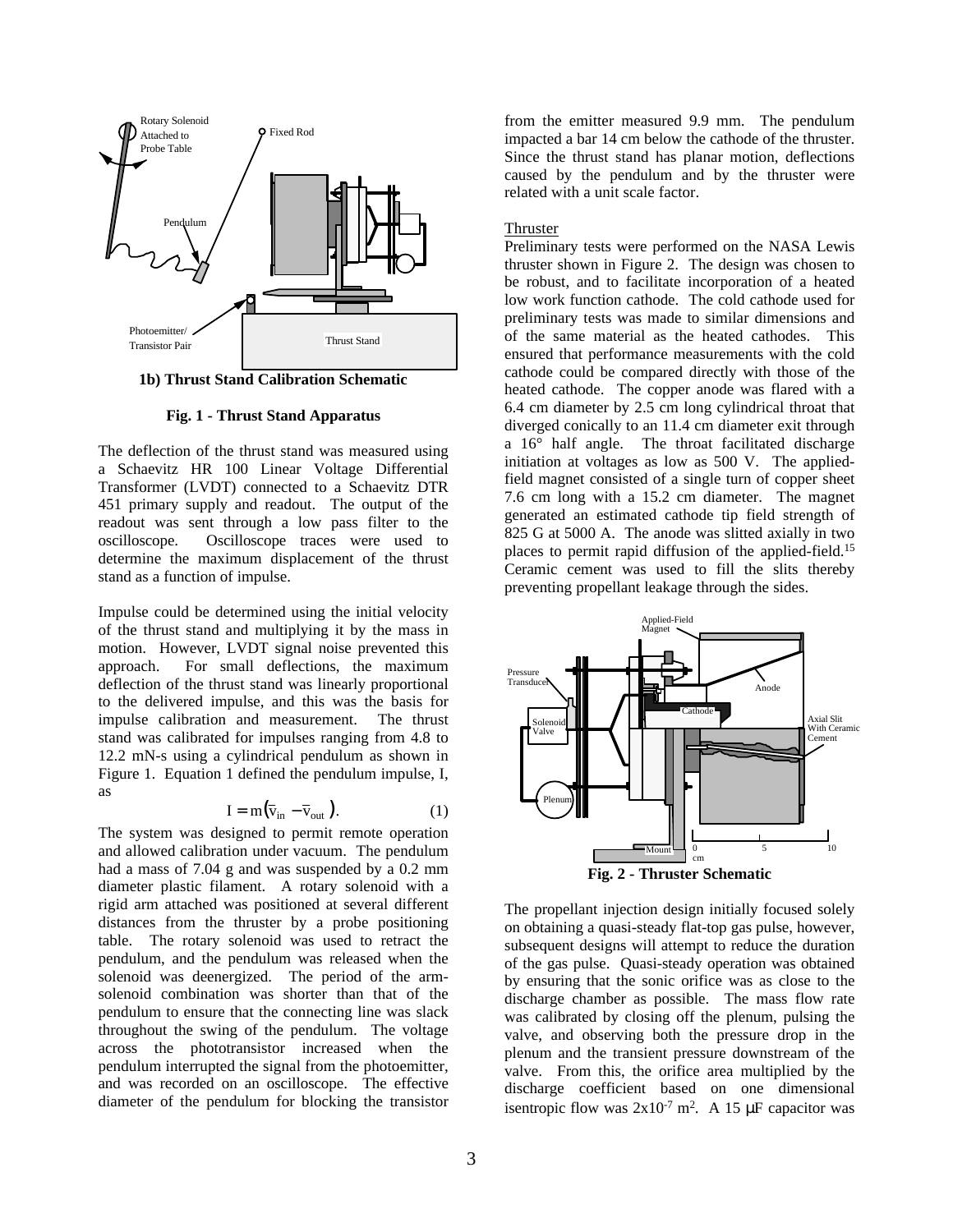used to open the valve, however, a smaller capacitor could be used to reduce the pulse duration provided the energy storage remains high enough to open the valve. A ceramic propellant isolator insulated the valve from the cathode.

# Pulse Forming Network

The University of Michigan pulse forming network (PFN), shown schematically in Figure 3, drove the arc discharges. The PFN design was motivated by the results of the systems study by Myers, et al., which suggests that the pulse duration should be short to minimize the PFN energy storage and mass, but also of sufficient length to utilize a large fraction of the injected propellant.<sup>1</sup> The second constraint forced the pulse time to be greater than 1 ms in order to use existing valve technology. The PFN consisted of ten stages of capacitors with a maximum energy storage capacity of 4 kJ at 1000 V, and a characteristic pulse time of 2 ms. An International Rectifier 2000V, 45000A surge silicon controlled rectifier (SCR) was used for high current switching. The SCR was controlled through a firing board which was triggered by a signal from a B&K Pulse Generator. The SCR firing signal was delayed 3 to 10 ms so that the gas pulse could be considered quasi-steady during the discharge. Number 2 cable electrically connected the PFN to the thrust stand. The discharge current was measured using a Rogowski coil, which was calibrated by discharging the PFN through a 1 m $\Omega$  shunt with calibrated voltage probes measuring the potential.



#### Vacuum Facility

Tests of the thrust stand and preliminary thruster firings were conducted in the University of Michigan 9 m by 6 m diameter vacuum chamber, shown schematically in Figure 4. The chamber was pumped by six 0.81 m diameter oil diffusion pumps which were backed by two mechanical blowers and four mechanical pumps. A Polycold system over two of the diffusion pumps removed water vapor from the tank atmosphere. The diffusion pumps provided a pumping speed of about 300000 L/s of hydrogen. Two ion gages measured the tank pressure during testing. The facility base pressure was 2.7 x 10-3 Pa. A leak of approximately 3 mg/s, measured by an MKS flow controller, in the gas pulse valve caused the facility

pressure to be  $9.3 \times 10^{-3}$  Pa during testing. The thrust stand was located on the thruster station shown in Figure 4, which placed the thruster axis approximately coincident with the chamber axis, minimizing the effects of facility interference.



### **Fig. 4 - The University of Michigan Vacuum Chamber**

Data acquisition was accomplished using a Tektronix TDS 540 digital oscilloscope connected to a Macintosh IIci computer equipped with the LabVIEW data acquisition hardware and software. Tektronix 1000:1 voltage probes, connected differentially to a Tektronix 501 operational amplifier, were used to measure the discharge voltage of the thruster. The output voltage signal was sent to the oscilloscope. The probes were calibrated against a Fluke 77 digital multimeter. Pressure measurements in the propellant plenum were made using an Omega PX425 absolute pressure transducer connected to a digital process readout. The sensor was calibrated against a laboratory standard transducer, and showed linearity up to 310 kPa. A Piezotronics 112A21/62 piezoelectric pressure transducer measured the transient gas pulse in the propellant injection line. The signal was sent to a charge amplifier which produced a voltage output for the oscilloscope. The transducer resolution was 14 Pa.

#### **Experimental Procedure**

Tares due to high current operation and cold gas flow were evaluated to establish their contribution to the impulse measured from the thruster discharge. Initially, tests were conducted under atmospheric conditions to evaluate the magnitude of the thrust stand oscillations generated by pulsing up to 6 kA through the thrust stand and the applied-field magnet alone. The tests showed that the single turn magnet generated no discernible thrust impulse at current levels up to 6 kA. The thrust stand exhibited a zero offset after each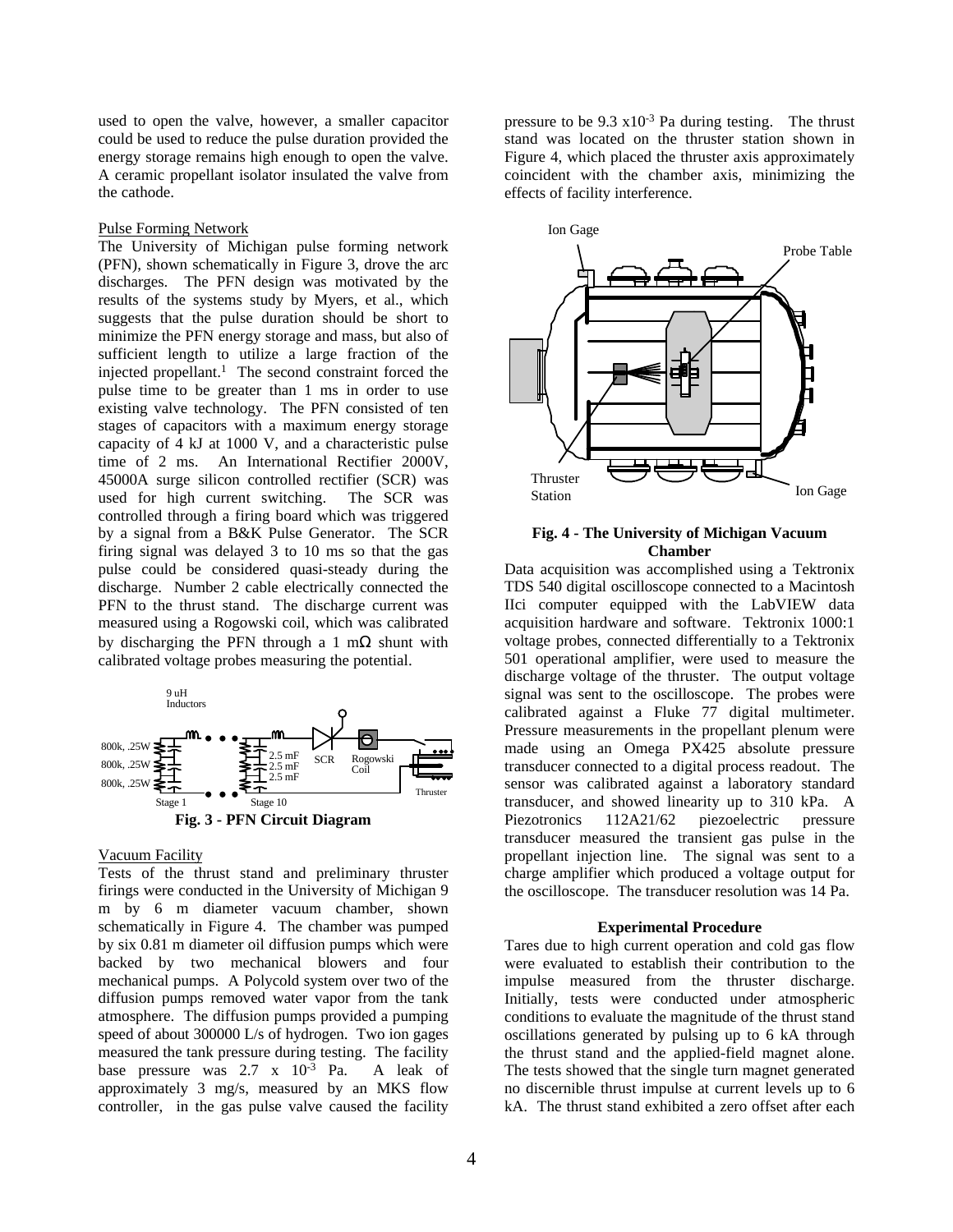thruster discharge, and analysis of the LVDT signal indicated that the offset was generated during and within a few milliseconds following the current pulse. The voltage corresponding to the offset was evaluated by averaging the LVDT signal when resolvable thrust stand oscillations ceased. Thrust stand deflection from a cold gas pulse was also calibrated; performance calculations include only the fraction of the cold gas flow during the discharge.

Pendulum calibrations were conducted both at atmosphere and again under vacuum just prior to testing. Direct calibration eliminated the need to determine a spring constant for the thrust stand.<sup>21</sup> After the first impact of the pendulum, the rotary solenoid was energized again to prevent a second impact. Typical output from the phototransistor appears in Figure 5. The velocity of the pendulum was calculated as the effective diameter divided by the time that the voltage remained at its peak. The delivered impulse was calculated as the mass of the pendulum multiplied by the change in velocity. The probe tables moved the solenoid to provide various impulses and were also used to remove the pendulum to a position away from the discharge during testing.



The NASA LeRC thruster was operated on hydrogen to test the calibration technique. The thrust stand was operated without a damper in order to eliminate any potential offsets created by the restriction of motion caused by the damper. An offset would corrupt the thrust measurement since any amount of potential energy stored in the thrust stand would be converted to velocity when the damper was released.

## **Results and Discussion**

Calibrations performed in atmosphere and under vacuum differed somewhat as shown in Figure 6, and this result illustrates the need for in situ calibration. These data were taken immediately prior to testing the thruster. The difference in the signals was attributed to warping of the chamber under vacuum which displaced the elements of the calibration system and thrust stand a small amount. Since the cylindrical pendulum could develop angular motion after an impact if improperly aligned, care was taken in evaluating the validity of the vacuum calibration. Video taped images of the impact and deviation of the phototransistor voltage signal from that in Figure 5 were indications of misalignment and thus invalid pendulum impulses. The calibration in Figure 6 shows the expected linear response of the thrust stand. Since only two points were obtained under vacuum, the performance calculations reported here were based on the linear curve fit to the atmospheric data. Additional tests of the pendulum showed a similar trend with the slope of the vacuum data approximately 10 percent smaller than the atmospheric tests. Consequently the performance estimates reported here are conservative.

Figures 7 compare the LVDT output during two calibration tests (a,b) and an arc discharge (c). The zero offset has been removed from each of these plots to facilitate comparison. These data show that the period of the thrust stand was approximately 1.6 seconds. The calibration signals appeared relatively free of noise



**7a) 12.2 mN-s Pendulum Calibration**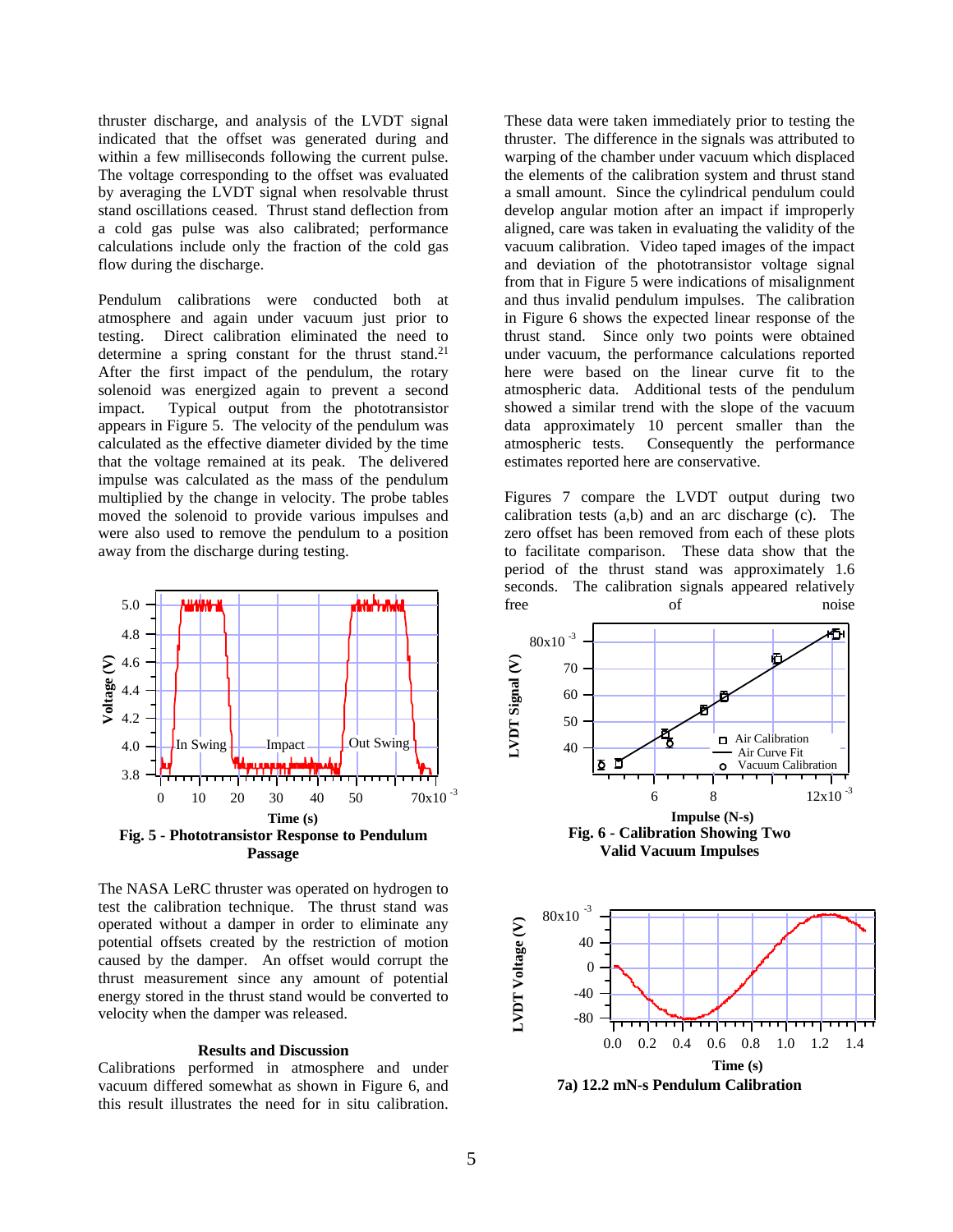



**Fig 7 - Impulse Responses**

or harmonics from the thrust stand. However the signals generated from the thruster pulse showed considerably more noise, including the initial spike during the discharge. The harmonics in the LVDT responses were reproducible. The maximum displacement was taken as the average of the values between 0.4 and 0.5 seconds after the discharge in order to minimize the perturbation due to random noise.

### Preliminary Thruster Tests

Typical propellant pulses appear in Figure 8. The flattop duration of the pressure transducer signal was 10 ms long and the tail was attributed to both the valve closing time and the small ratio of the orifice area to the volume between the valve and the orifice. The mass flow rate was integrated over the pulse to yield the total pulse mass. Since pulsed system mission design relies on the impulse per pulse, mass flow per pulse, and pulse energy in order to evaluate system viability, these quantities are reported.



Figures 9a-c illustrate typical gas, current and voltage pulses. The propellant pulses appeared to be very similar to the ones shown in Figure 8. The notable exception was the spike that occurred during the thruster discharge. Since the transducer is a piezoelectric device, the spike was attributed to noise pick up during the discharge. Consequently, the pulse flow rate was based on the quasi-steady value. The current pulse in Figure 9b represents a typical shot with a length of  $\sim$ 2 ms. Using these data and that in Figure 8, 85 percent by mass of the gas pulse was cold flow.

The use of an SCR for switching allowed the full PFN voltage to be applied across the anode-cathode gap prior to opening of the SCR. Once the propellant was injected, the hydrogen was ionized, and the voltage dropped to the value necessary to carry the leakage current of the SCR. After the SCR was triggered the voltage dropped again to the arc value. Some ringing was observed following the pulse.

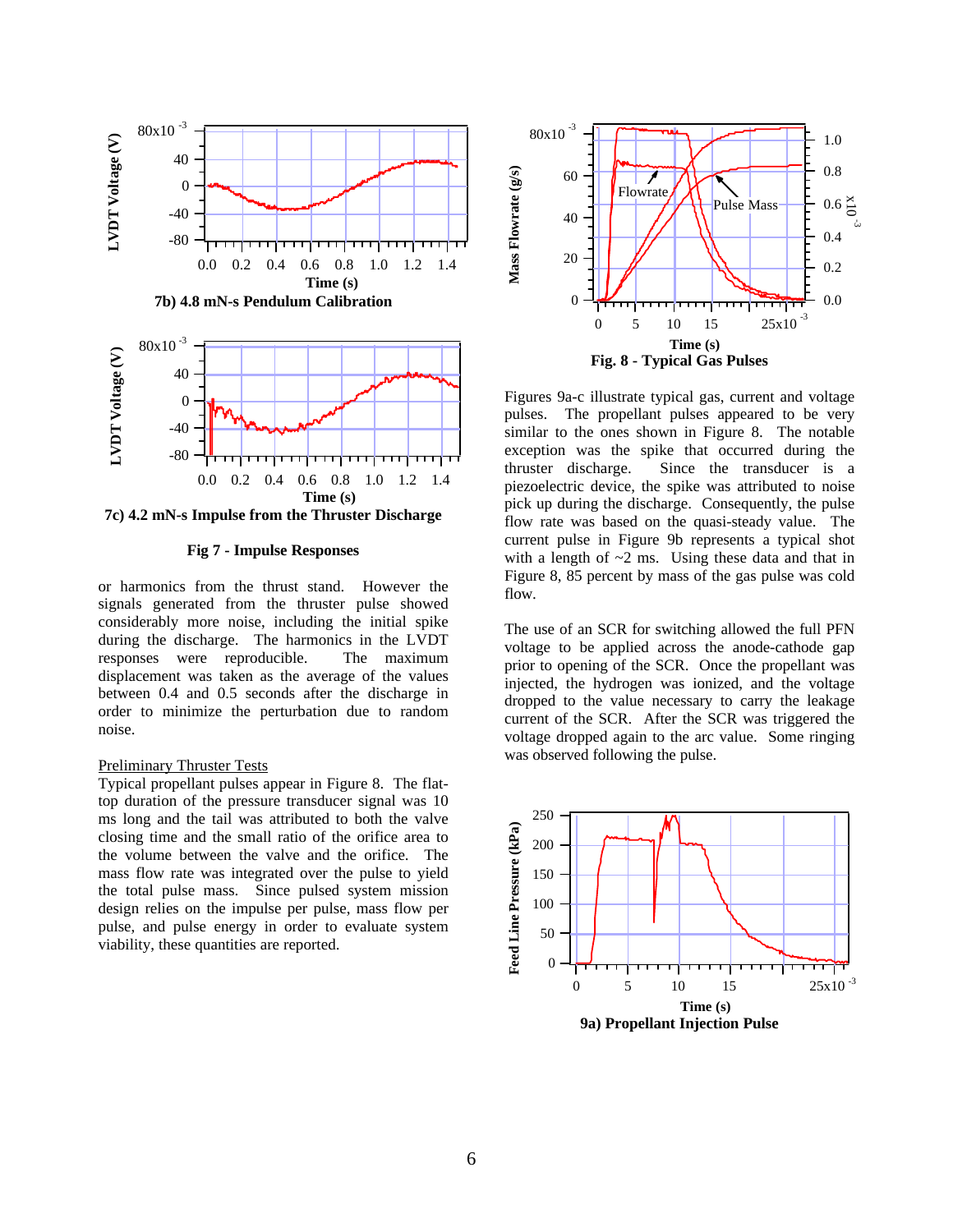

The pulse power and energy appear in Figure 9d. Only the anode-cathode power is reported, since tests determined that the magnet consumed less than five percent of the discharge power. The pulse energy was calculated by simply integrating the pulse power over time and treating the non-zero energy at the beginning of the pulse as a numerical defect. The pulse energy failed to match the PFN energy largely due to line



**Fig. 9 - Thruster Pulse Characteristics**

losses since the PFN and thruster were separated by approximately 9 m.

Data were obtained at mass flow rates of 0.065 g/s and 0.083 g/s. Impulses ranged from 2.6 to 4.5 mN-s. The results are summarized in Figure 10. The specific impulse was calculated using Equation 2,

$$
I_{sp} = \frac{I}{g_o \hat{M} \tau_p}
$$
 (2)

and Equation 3 defined the efficiency

$$
\eta = \frac{Ig_0 I_{sp}}{2E_p} \,. \tag{3}
$$

The data show the general positive trend between specific impulse and efficiency. Since the primary goal of this work was to establish a means to accurately measure pulsed MPDT thrust and little effort was made to vary thruster operating characteristics or optimize the thruster design, further conclusions concerning thruster performance are left to future work.



### **Conclusions**

The NASA LeRC 30 kW thrust stand was modified to test pulsed MPDTs, and an in situ primary calibration system was used. A remotely operated pendulum provided a direct impulse calibration of the thrust stand under vacuum. A phototransistor-diode pair was used to determine the pendulum velocity before and after the impact. The pendulum calibration spanned the range of impulses delivered by the thruster.

A thruster was built to incorporate both a heated low work function cathode and applied magnetic field diffusion into the discharge chamber. A pulse forming network was constructed to drive the thruster and to meet some of the requirements for SEOTV system design. Preliminary tests of the thruster on the thrust stand were performed in the University of Michigan vacuum facility. These tests indicated specific impulses of 1700 to 3500 s with impulse bits between 2.6 and 4.5 mN-s. Further research is necessary to establish the range of performance of this thruster, and operation with storable propellants and a low work function heated cathode must be characterized to establish a basis for continued development.

#### **Acknowledgments**